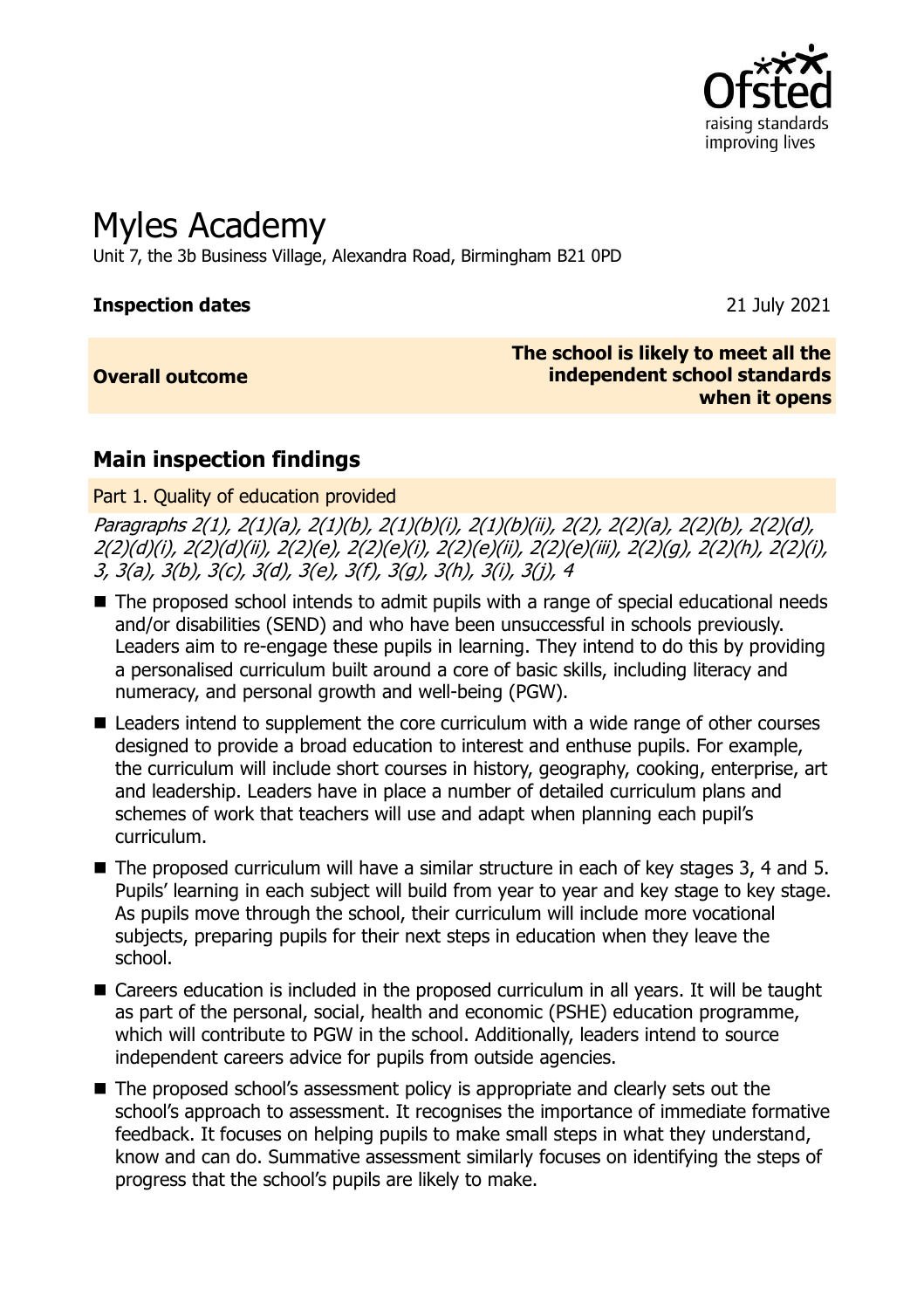

- The personalised nature of the curriculum means that pupils of the same age are likely to be working at quite different levels. Leaders have plans in place to offer a wide range of qualifications from entry level through to level 1 and level 2. A small number of qualifications will also be available at level 3, although leaders envisage that pupils capable of level 3 qualifications are likely to leave the school and move to a college or school sixth form.
- Leaders are in the process of recruiting staff for the school. They are clear about the subject knowledge and pedagogical skills that teachers and support staff will need to teach in the school.
- The school's proposed curriculum, assessment and teaching arrangements are likely to meet the needs of the pupils the school expects to admit. The standards in this part are therefore likely to be met.

Part 2. Spiritual, moral, social and cultural development of pupils Paragraphs 5, 5(a), 5(b), 5(b)(i), 5(b)(ii), 5(b)(iii), 5(b)(iv), 5(b)(v), 5(b)(vi), 5(b)(vii), 5(c), 5(d), 5(d)(i), 5(d)(ii), 5(d)(iii)

- The proposed school's ethos is one of 'Rules, Responsibilities, Rights and Routines', also known as 'the four Rs'. The four Rs provide clear values that underpin many of the school's proposed policies and procedures.
- The proposed school has a policy and schemes of work for promoting pupils' spiritual, moral, social and cultural development. Spiritual development is likely to be promoted through opportunities to reflect on the meaning of spiritual experiences. Moral development is likely to be promoted through learning about moral codes and pupils developing their own values. Social development is to be promoted by pupils working as part of a team and learning to respect others. Finally, cultural development is to be promoted by celebrating special events and through off-site visits, for example to places of worship.
- Leaders intend that fundamental British values will be promoted in several areas of the curriculum. For example, the PGW programme includes units designed to promote respect for other people, particularly those with protected characteristics. Pupils will be taught about civil and criminal law in citizenship units of the PSHE programme. Additionally, leaders intend to invite into the school representatives of the police, to speak with pupils.
- The proposed school's behaviour policy makes clear that pupils will be expected to accept responsibility for their behaviour. They will learn how to contribute positively to the life of the school and the community more widely.
- The standards in this part are likely to be met.

#### Part 3. Welfare, health and safety of pupils

Paragraphs 7, 7(a), 7(b), 9, 9(a), 9(b), 9(c), 10, 11, 12, 13, 14, 15, 16, 16(a), 16(b)

■ The proposed school's safeguarding policy adheres to the guidance contained in 'Keeping children safe in education', September 2021. It is well written, detailed and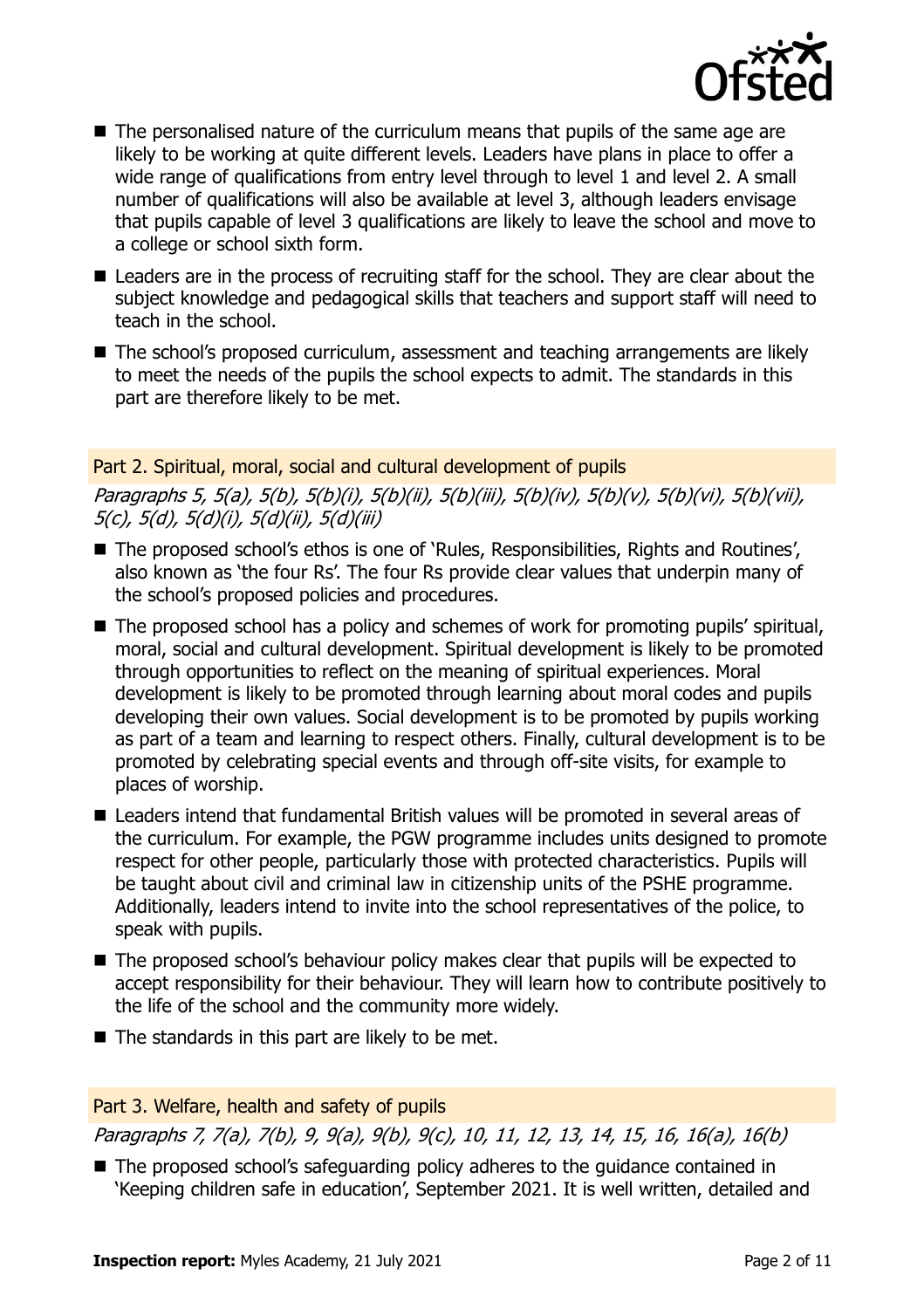

comprehensive, providing clear guidance for staff on how to recognise the signs that a pupil might need extra help and how to pass on any concerns. It is tailored particularly to the potential safeguarding risks for pupils with SEND. The policy is available on the school's website.

- The proposed school's behaviour policy is based on the four Rs and Department for EDucation guidance. It aims to promote positive behaviour based on choices and consequences. It clearly spells out the school's expectations of behaviour and the support that pupils will be given to help them meet these expectations. It includes the rewards and sanctions the school intends to use. It also includes helpful guidance on physical intervention, mobile phones and 'risk assessments and behaviour management plans' that all pupils will have. The policy is clear and comprehensive.
- The anti-bullying policy is also clear and helpful. It details the different forms of bullying, including homophobic and racist bullying. It sets out the roles that leaders, staff, peer mentors and pupils are expected to play in preventing and dealing with bullying. It also sets out training that will be provided for staff and the proactive work the school intends to carry out to prevent bullying. The policy is detailed and comprehensive, indicative of a school that intends to take bullying seriously.
- The proposed school has a first-aid policy that is fit for purpose. It includes roles and responsibilities for administering first aid to pupils. It clearly and concisely sets out the school's procedures for dealing with a variety of incidents that might require the administration of first aid.
- The proposed school has a detailed health and safety policy. It sets out roles and responsibilities and guidance for a wide and appropriate range of health and safety issues. These include dealing with hazardous substances, procedures for taking pupils off site, guidance for working at height and protective measures to be taken in the light of the COVID-19 (coronavirus) pandemic.
- The proposed school's risk assessment policy provides clear quidance on carrying out risk assessments and when staff must do so. It includes a helpful template for completing risk assessments. Inspectors checked several risk assessments that leaders have already completed.
- The proprietor ensures compliance with the Regulatory Reform (Fire Safety) Order 2005. For example, a fire risk assessment was carried out in February 2021 and all its recommendations have been implemented. Escape routes are clearly signposted around the school. Fire extinguishers are in place, and all have been appropriately checked.
- The standards in this part are likely to be met.

#### Part 4. Suitability of staff, supply staff, and proprietors

Paragraphs 18(2), 18(2)(a), 18(2)(b), 18(2)(c), 18(2)(c)(i), 18(2)(c)(ii), 18(2)(c)(iii), 18(2)(c)(iv), 18(2)(d), 18(2)(e), 18(3), 19(2), 19(2)(a), 19(2)(a)(i), 19(2)(a)(i)(aa), 19(2)(a)(i)(bb), 19(2)(a)(i)(cc), 19(2)(a)(i)(dd), 19(2)(a)(ii), 19(2)(b), 19(2)(c), 19(2)(d), 19(2)(d)(i), 19(2)(d)(ii), 19(3), 20(6), 20(6)(a), 20(6)(a)(i), 20(6)(a)(ii), 20(6)(b), 20(6)(b)(i), 20(6)(b)(ii), 20(6)(b)(iii), 20(6)(c), 21(1), 21(2), 21(3), 21(3)(a), 21(3)(a)(i), 21(3)(a)(ii), 21(3)(a)(iii), 21(3)(a)(iv), 21(3)(a)(v), 21(3)(a)(vi),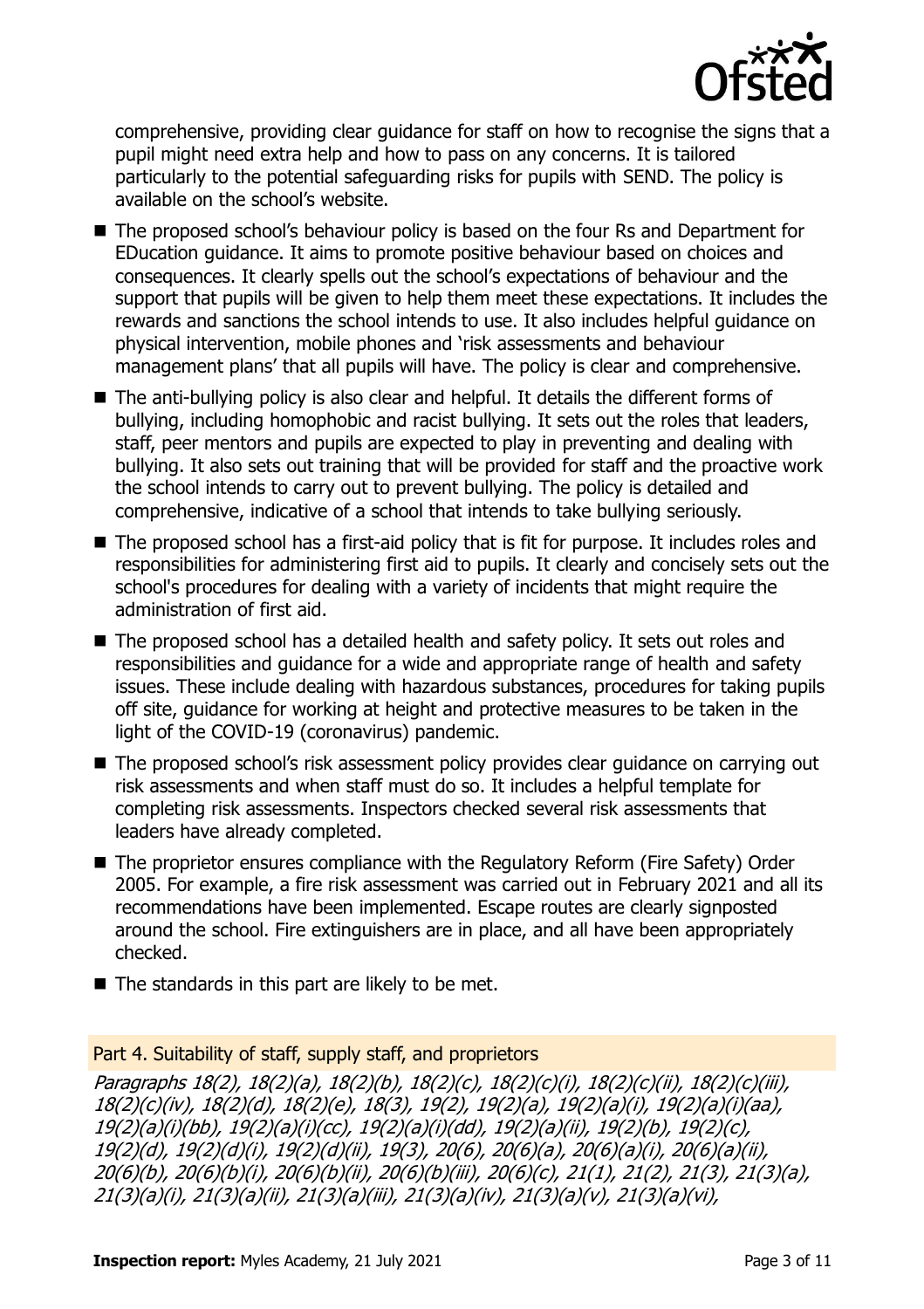

21(3)(a)(vii), 21(3)(a)(viii), 21(3)(b), 21(5), 21(5)(a), 21(5)(a)(i), 21(5)(a)(ii), 21(5)(b), 21(5)(c), 21(6), 21(7), 21(7)(a), 21(7)(b)

- The proprietor has ensured that all relevant pre-employment checks have been carried out in line with statutory guidance. All checks are recorded on the single central register.
- The proposed school does not intend to use supply staff. However, leaders are aware of the checks they need to make should they use supply staff.
- The standards in this part are likely to be met.

## Part 5. Premises of and accommodation at schools

Paragraphs 23(1), 23(1)(a), 23(1)(b), 23(1)(c), 24(1), 24(1)(a), 24(1)(b), 24(2), 25, 26, 27, 27(a), 27(b), 28(1), 28(1)(a), 28(1)(b), 28(1)(c), 28(1)(d), 28(2), 28(2)(a), 28(2)(b), 29(1), 29(1)(a), 29(1)(b)

- The proposed school is located in a building that was previously used as office space. It has been refurbished to a high standard. Set out over three stories, the building provides ample space with rooms of varying sizes. All rooms are light, provide suitable acoustic conditions and are adequately sized for their intended purposes. All rooms have heating and air conditioning.
- The proposed school has a good-sized medical room. It has its own washing facilities and is close to toilets. Lockable storage for medicines is provided in the nearby school office. The medical room will not be used for any other purpose.
- The building provides ample toilets on each floor. They all have washing facilities, including hot and cold water. There are separate boys' and girls' toilets and additional single-use toilets. Several single-use toilets provide facilities for disabled pupils. The school has additional facilities for staff. Drinking water is available from a kitchen on each floor of the building.
- Leaders have created a good-sized outdoor play area. It is surrounded by secure fencing. Leaders intend this space to be used for recreation at social times. They intend physical education to be taught at a nearby sports centre and are in the process of negotiating the details of this arrangement.
- $\blacksquare$  The standards in this part are likely to be met.

#### Part 6. Provision of information

Paragraphs 32(1), 32(1)(a), 32(1)(b), 32(1)(c), 32(1)(d), 32(1)(e), 32(1)(f), 32(1)(g), 32(1)(h), 32(1)(i), 32(1)(j), 32(1)(k), 32(2), 32(2)(a), 32(2)(b), 32(2)(b)(i), 32(2)(d), 32(3), 32(3)(a), 32(3)(b), 32(3)(c), 32(3)(d), 32(3)(e), 32(3)(f), 32(3)(g)

- The proposed school has a website. The website contains all of the information specified in the above standards.
- $\blacksquare$  The standards in this part are likely to be met.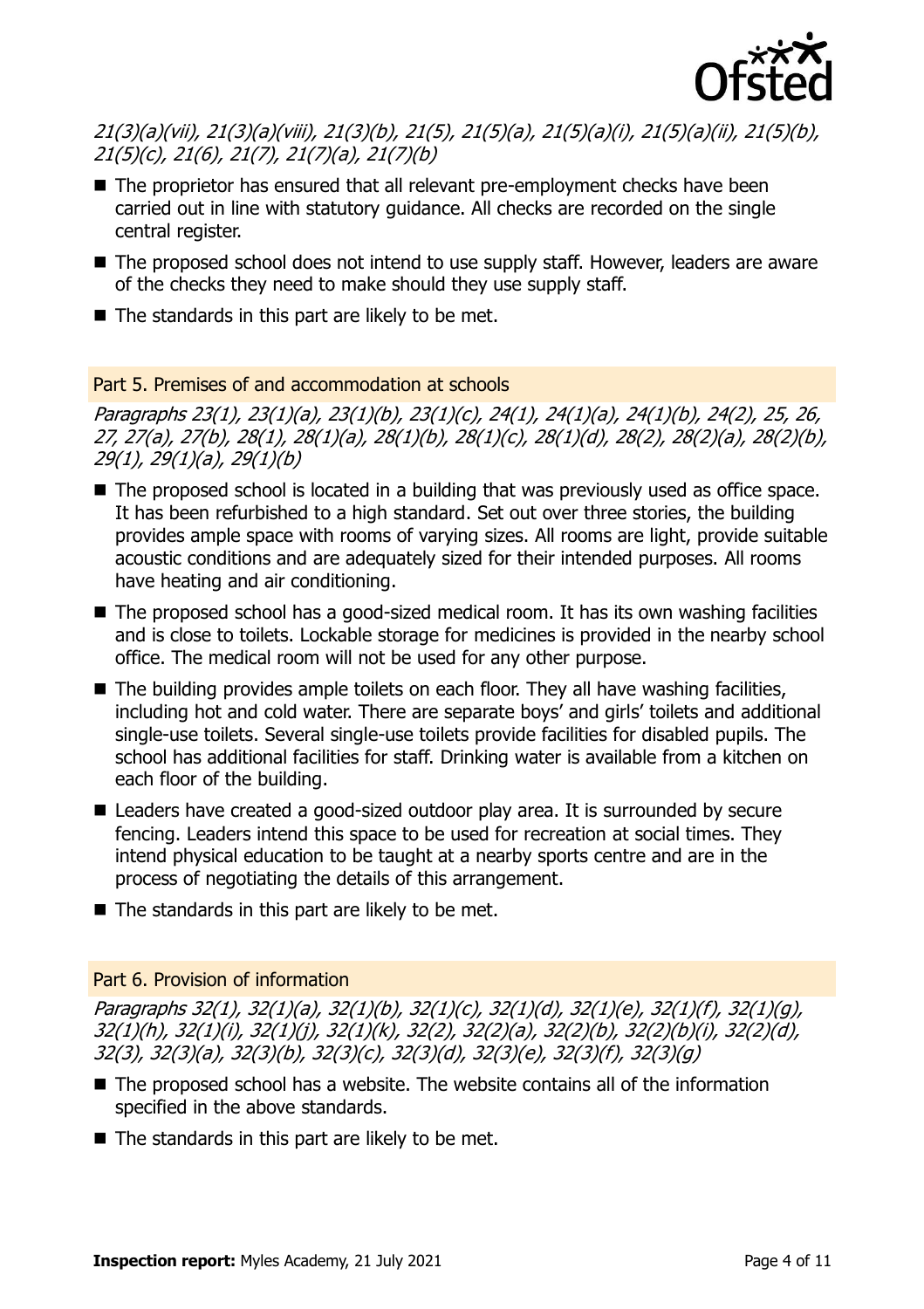

Part 7. Manner in which complaints are handled

Paragraphs 33, 33(a), 33(b), 33(c), 33(d), 33(e), 33(f), 33(g), 33(h), 33(i), 33(i)(i), 33(i)(ii), 33(j), 33(j)(i), 33(j)(ii), 33(k)

- The proposed school has a written complaints policy that is available to parents on the school's website. It complies with government guidance. For example, it includes informal and formal procedures and timescales in which complaints should be resolved.
- The standards in this part are likely to be met.

#### Part 8. Quality of leadership in and management of schools

Paragraphs 34(1), 34(1)(a), 34(1)(b), 34(1)(c)

- The proprietor and the proposed school's leaders have a strong understanding of the independent school standards. The headteacher and deputy headteacher both have considerable experience in leadership roles in independent special schools, catering for pupils with similar needs as those likely to be admitted to the proposed school.
- The actions that the proprietor and leaders have taken in setting up the school demonstrate they have the skills and knowledge to ensure that the independent school standards are likely to be met consistently.
- The proprietor and the proposed school's leaders demonstrate a strong commitment to actively promoting pupils' well-being. This is evident in the proposed school's ethos and throughout its curriculum.
- $\blacksquare$  The standards in this part are likely to be met.

## Schedule 10 of the Equality Act 2010

- The proposed school has a clear and concise accessibility policy. The policy includes the school's accessibility plan. This follows statutory guidance, setting out plans to improve physical access, access to the curriculum and the availability of information.
- $\blacksquare$  The school is likely to meet the requirements of paragraph 3 of schedule 10 of the Equality Act 2010.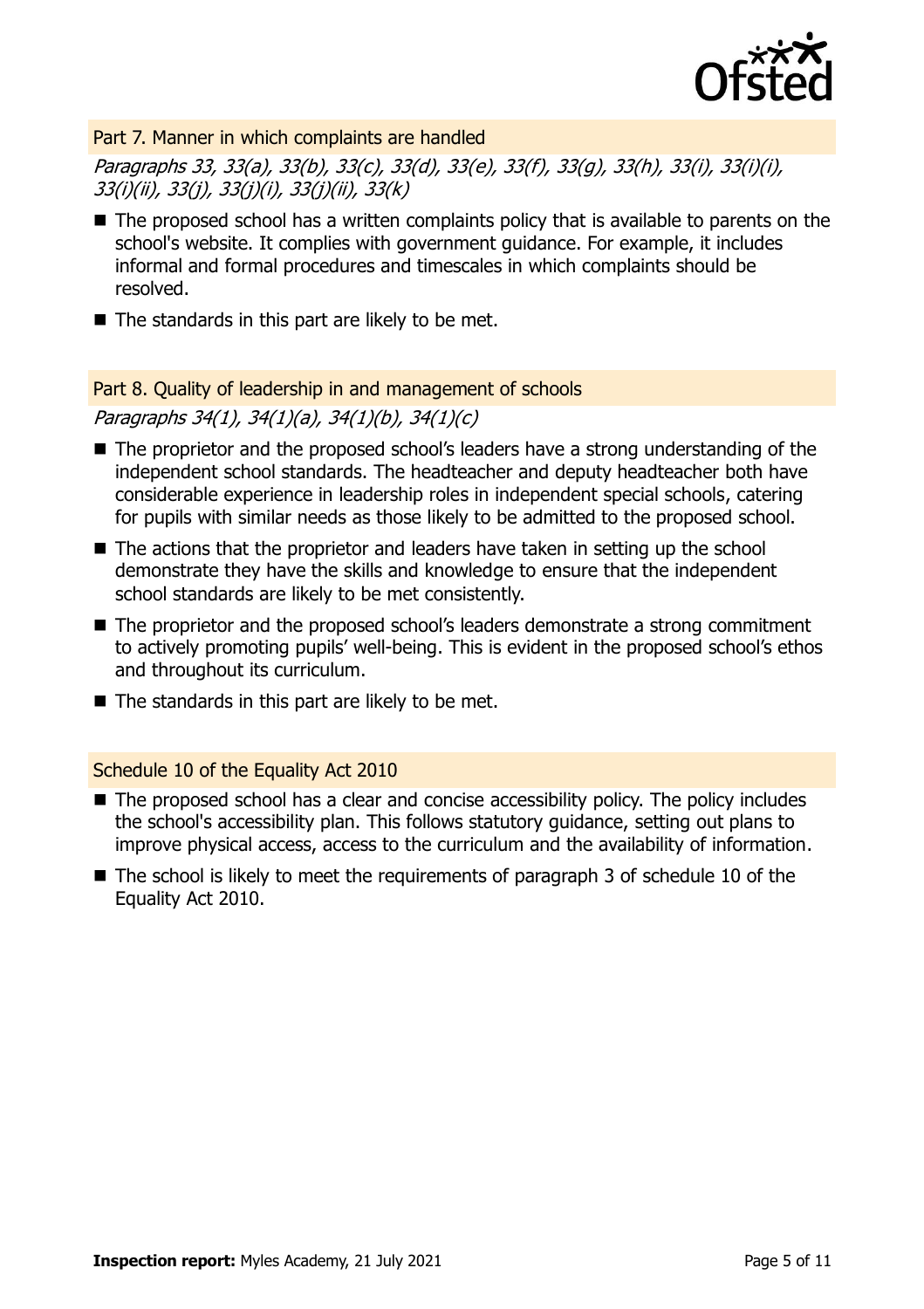

# **Compliance with regulatory requirements**

The school is likely to meet the requirements of the schedule to the Education (Independent School Standards) Regulations 2014 ('the independent school standards') and associated requirements.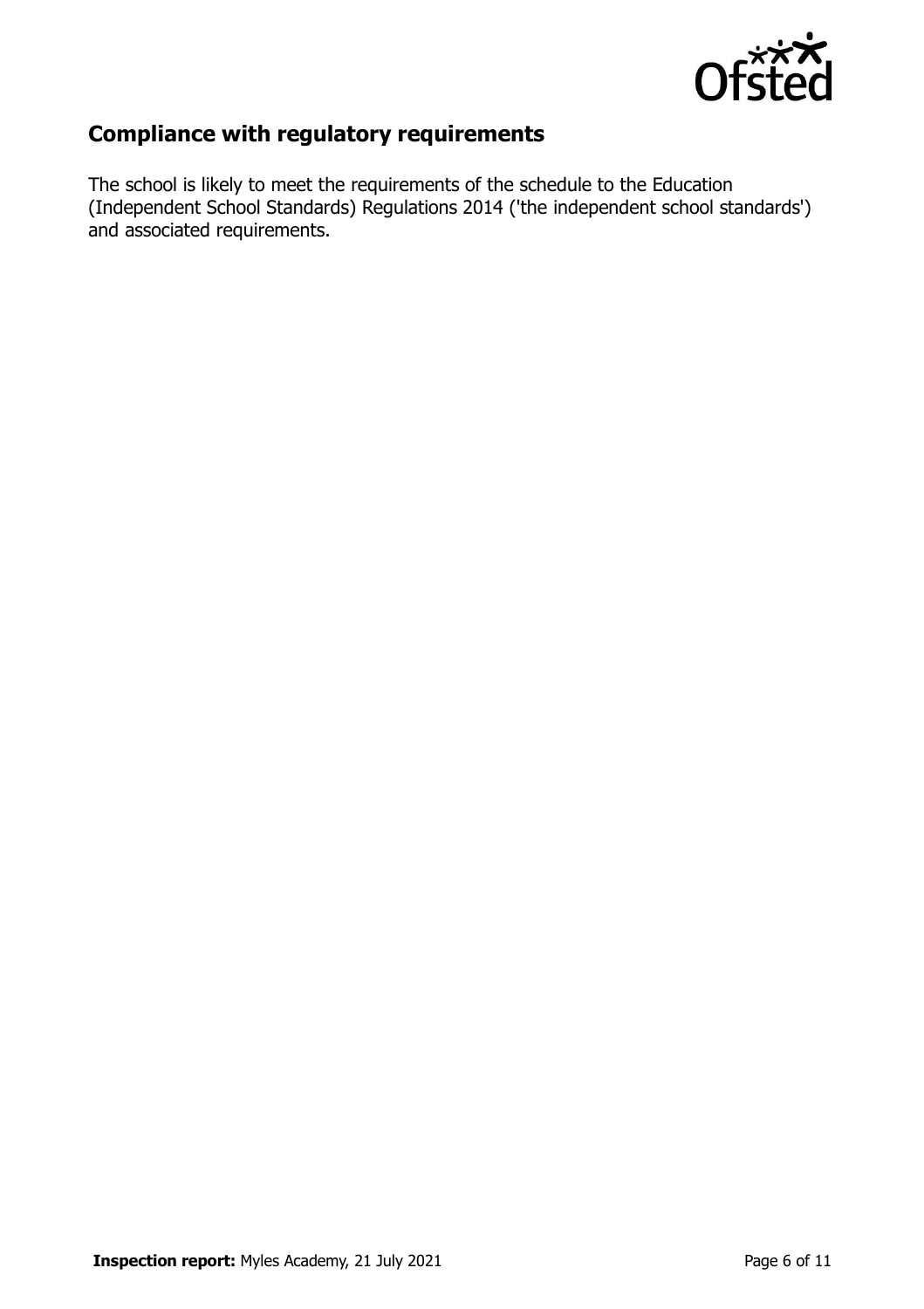

# **Proposed school details**

| Unique reference number  | 148644   |
|--------------------------|----------|
| DfE registration number  | 330/6137 |
| <b>Inspection number</b> | 10197475 |

This inspection was carried out under section 99 of the Education and Skills Act 2008, the purpose of which is to advise the Secretary of State for Education about the school's likely compliance with the independent school standards that are required for registration as an independent school.

| Type of school                       | Independent school         |
|--------------------------------------|----------------------------|
| School status                        | Independent special school |
| Proprietor                           | Myles Academy Limited      |
| Chair                                | Susan Lau                  |
| Headteacher                          | Tasha Hughes               |
| Annual fees (day pupils)             | £45,000 to £80,000         |
| Telephone number                     | 0121 386 6605              |
| Website                              | www.myles.academy          |
| <b>Email address</b>                 | tash@mylesacademy.co.uk    |
| Date of previous standard inspection | Not previously inspected   |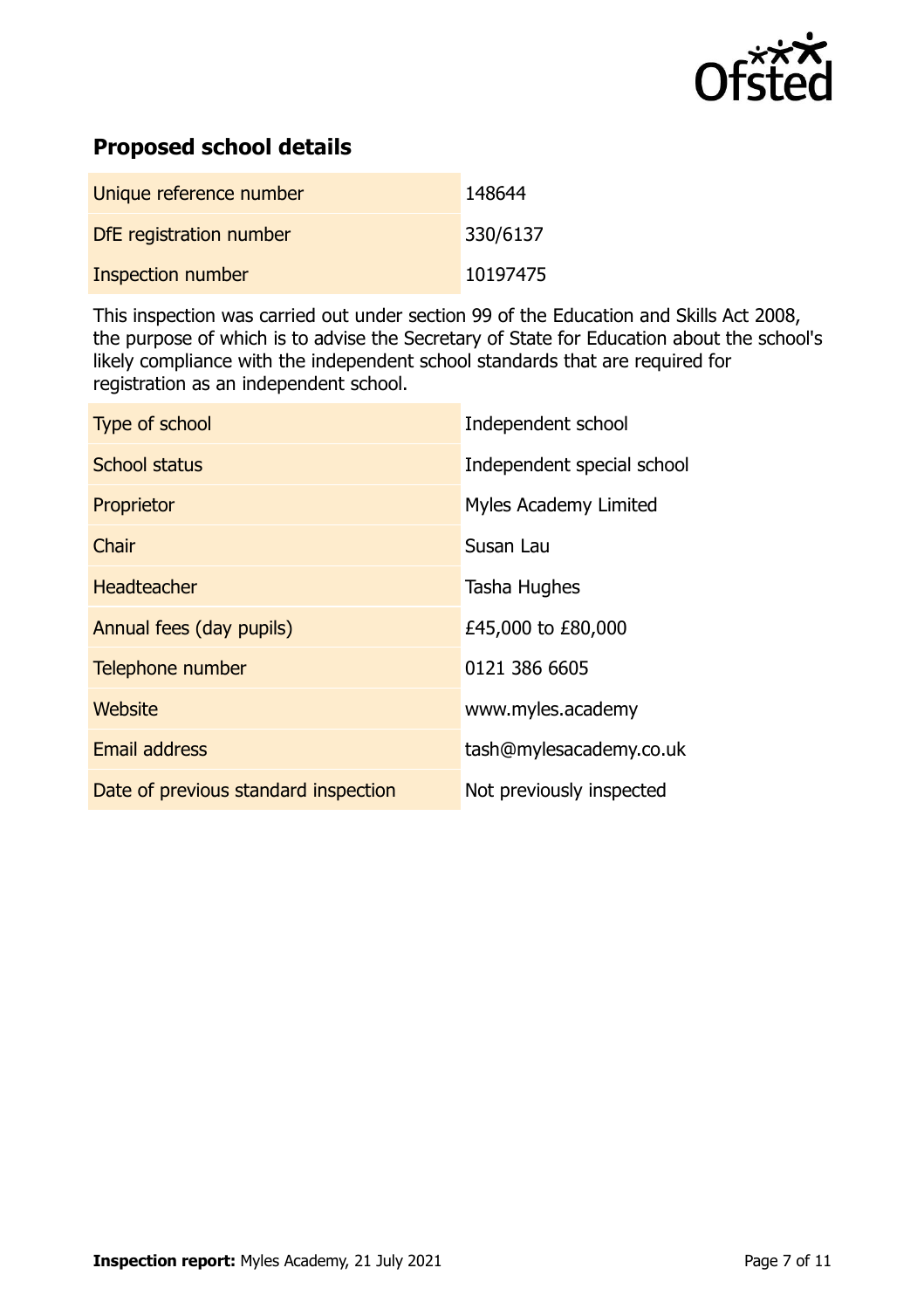

# **Pupils**

|                                                                                                                                                                | <b>School's current</b><br>position | <b>School's</b><br>proposal |       | Inspector's<br>recommendatio<br>n |
|----------------------------------------------------------------------------------------------------------------------------------------------------------------|-------------------------------------|-----------------------------|-------|-----------------------------------|
| Age range of pupils                                                                                                                                            | Not applicable                      | 13 to 19                    |       | 13 to 19                          |
| Number of pupils on the<br>school roll                                                                                                                         | Not applicable                      | 60                          |       | 60                                |
| <b>Pupils</b>                                                                                                                                                  |                                     |                             |       |                                   |
|                                                                                                                                                                | <b>School's current position</b>    |                             |       | <b>School's proposal</b>          |
| <b>Gender of pupils</b>                                                                                                                                        | Not applicable                      |                             | Mixed |                                   |
| Number of full-time<br>pupils of compulsory<br>school age                                                                                                      | Not applicable                      |                             | 60    |                                   |
| Number of part-time<br>pupils                                                                                                                                  | Not applicable                      |                             | 0     |                                   |
| Number of pupils with<br>special educational<br>needs and/or disabilities                                                                                      | Not applicable                      |                             | 60    |                                   |
| Of which, number of<br>pupils with a statement<br>of special educational<br>needs or an education,<br>health and care plan                                     | Not applicable                      |                             | 60    |                                   |
| Of which, number of<br>pupils paid for by a local<br>authority with a<br>statement of special<br>educational needs or an<br>education, health and<br>care plan | Not applicable                      |                             | 60    |                                   |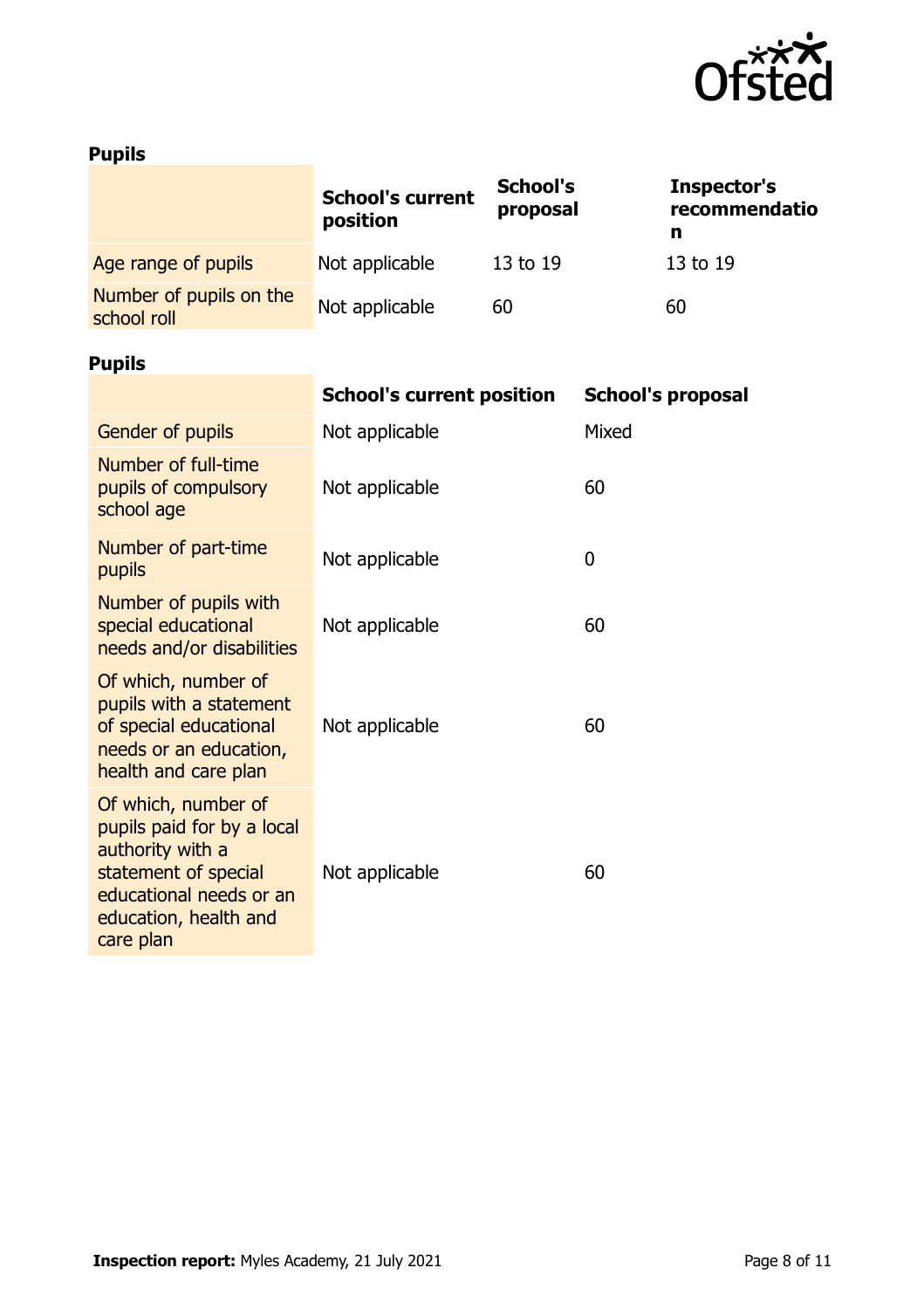

## **Staff**

|                                                  | <b>School's current position</b> | <b>School's proposal</b> |
|--------------------------------------------------|----------------------------------|--------------------------|
| Number of full-time<br>equivalent teaching staff |                                  | 10                       |
| Number of part-time<br>teaching staff            |                                  |                          |

## **Information about this proposed school**

- Myles Academy intends open on 1 September 2021. It is located in a business village in Handsworth, Birmingham.
- The school intends to cater for up to 60 pupils with a range of SEND.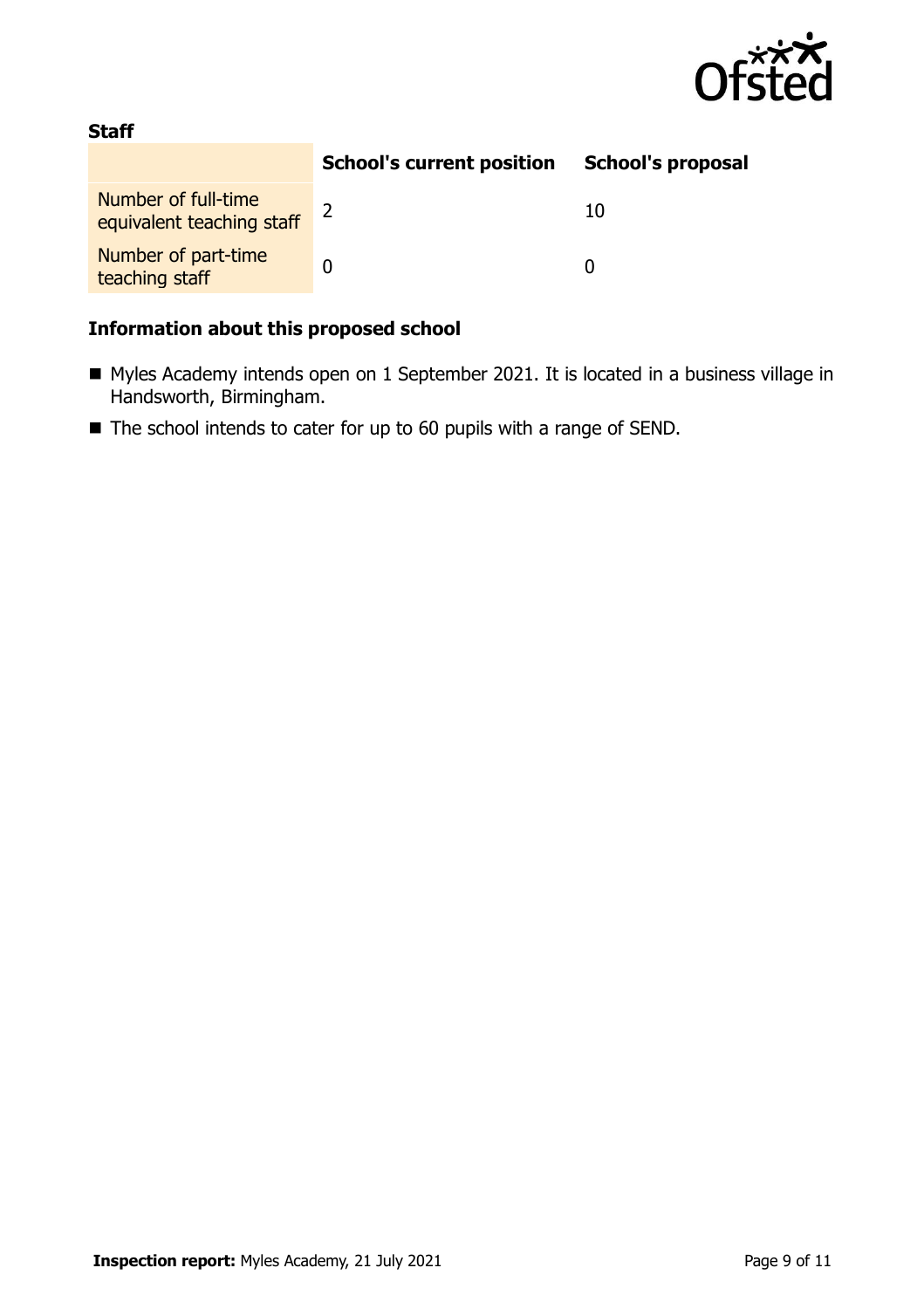

# **Information about this inspection**

- This pre-registration inspection was commissioned by the DfE, to determine whether the proposed school is likely to meet the independent school standards if it is given permission to open.
- This is the proposed school's first pre-registration inspection.
- Inspectors met with the proprietor, the headteacher and the deputy headteacher. Inspectors and leaders toured the school premises together.
- Inspectors reviewed a wide range of documents and policies. They discussed safeguarding and welfare arrangements and scrutinised the school's single central register.

#### **Inspection team**

| Alun Williams, lead inspector | Her Majesty's Inspector |
|-------------------------------|-------------------------|
|                               |                         |

**Jane Spilsbury Her Majesty's Inspector**